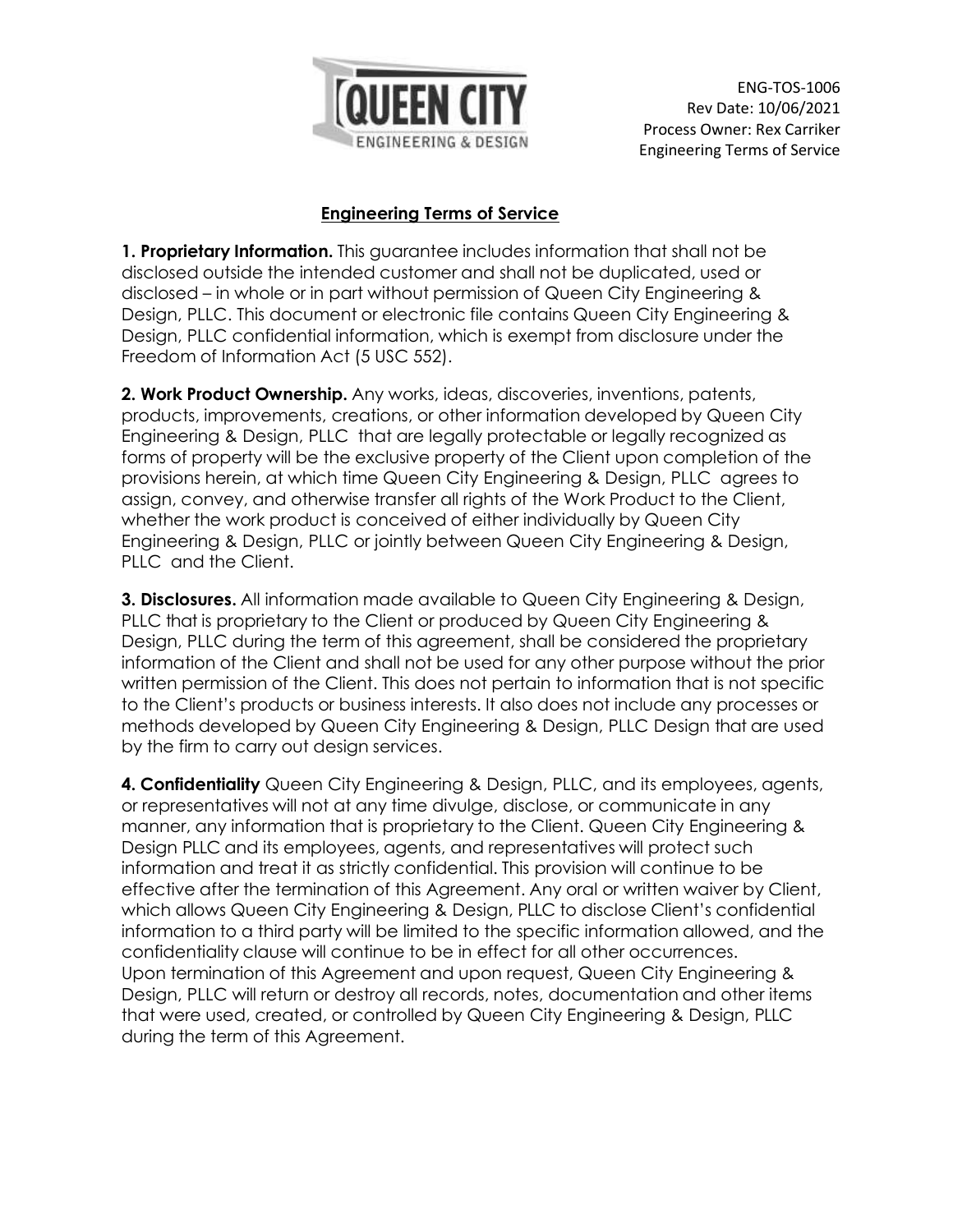

**5. Relationship.** Queen City Engineering & Design, PLLC is an independent contractor for the Client. This agreement shall not be deemed to create a partnership, joint enterprise or employment between the parties.

**6. Patents, Trademarks, and Copyrights.** Client shall maintain responsibility for investigation of all patent, trademark and copyright issues pertaining to work covered by this Agreement. In the event Client uses patented, trademarked, or copyrighted material without first obtaining permission, and a claim is made by the owner against Queen City Engineering & Design, PLLC as a result, Client shall reimburse Queen City Engineering & Design, PLLC for expenses incurred by Queen City Engineering & Design, PLLC in defense of such claim.

**7. Use of Namesake.** Neither Queen City Engineering & Design, PLLC nor the Client may use either party's name in reference to advertising materials without written consent from Queen City Engineering & Design, PLLC. Use of Queen City Engineering & Design, PLLC without permission shall be considered a trademark infringement.

**8. Interpretation of Agreement.** This agreement may not be changed except in writing and signed by both parties. Queen City Engineering & Design, PLLC is acting as an independent agent for Client. Queen City Engineering & Design, PLLC will make all reasonable efforts to meet target delivery dates established during the project; however Queen City Engineering & Design, PLLC shall not be liable to the Client for any losses including loss of revenue, anticipated profits or claims. Client is responsible for verifying all designs and layouts in final engineering documentation or artwork. Documentation will be submitted to Client for final approval before release for model making, parts fabrication or tooling production. Documentation released for fabrication at the request of the Client will be the sole responsibility of the Client. In any case, Client agrees to indemnify and hold Queen City Engineering and Design harmless for any claims resulting from errors or omissions in engineering work product, documentation or artwork.

**9. Purchase Orders.** Client's submission of any payment or purchase order shall constitute Client's acceptance of this Agreement. If any payment or purchase order submitted by Client purports to vary or supplement this Agreement, this Agreement shall nonetheless remain applicable, and no provision of such.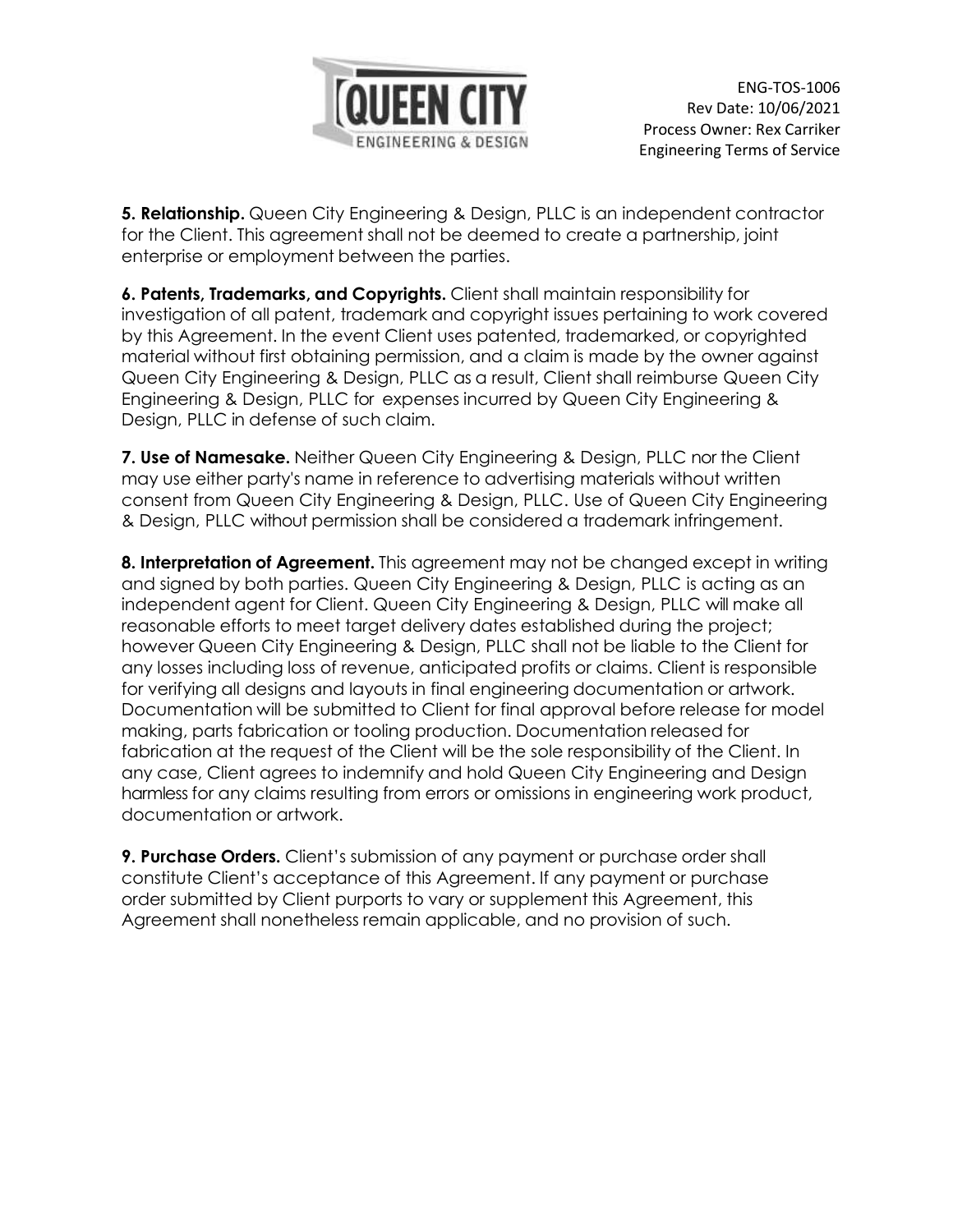

ENG-TOS-1006 Rev Date: 10/06/2021 Process Owner: Rex Carriker Engineering Terms of Service

**10. Payments.** Payment schedule is detailed on the approved estimate prior to project initiation. Payments must be made per the estimate to avoid suspension of the project**. Payments made via credit card will be assessed a 3% credit card processing fee.** Invoices not paid when due may be charged a late fee of \$100.00. In addition, invoices not fully paid within 30 days may also be charged an interest rate on all overdue amounts at 2 percent (2%) per month retroactive to the invoice date. Client shall pay all costs of collection, including without limitation, reasonable attorney fees. If Client fails to pay for the Services when due, Queen City Engineering & Design, PLLC has the option to treat such failure to pay as a material breach of this Agreement.

**11. Liability.** Client agrees to indemnify and hold harmless Queen City Engineering & Design, PLLC from any and all claims asserted resulting from injury or damage by the use or operation of the products, methods, or other results of this engagement. In the event any claim is brought against Queen City Engineering & Design, PLLC relating to services performed within the scope of this Agreement, Client will be held responsible for any legal fees incurred in connection with the claim. Knowledge, implementation, and certification of any and all international, federal, and state regulations affecting the design, safety, functionality, or use of services performed is the responsibility of Client.

**12. Releases.** Queen City Engineering & Design, PLLC agrees that upon payment in full Client shall have sole ownership and title to all rights and legal interest in; 1) All data, drawings, designs, analyses, reports, products, and physical property created custom for this project, and; 2) All inventions, discoveries and improvements which are conceived or reduced to practice during the term of this agreement.

**13. Cancellation.** Either party may terminate this agreement with 4 weeks written notice, though it may be immediately terminated for breach or fraud by either party. In the event that either party terminates the agreement, Queen City Engineering and Design PLLC shall retain ownership of all materials produced and any copyrights, licenses or patents for work created by Queen City Engineering and Design PLLC until full payment for services performed to date has been received.

**14. Disputes.** In the event either party brings suit to enforce any provisions of this agreement, the prevailing party shall be entitled, in addition to any awards damages, reasonable attorney's fees, deposition expenses and other court costs in connection with the suit. Any award or judgment entered in favor of Queen City Engineering & Design, PLLC shall draw 2% interest per month compounded monthly. In no instance will the liability of Queen City Engineering and Design exceed the total of fees-for-services paid to Queen City Engineering & Design, PLLC by the Client during the term of this agreement. The venue of such a decision shall be in the state of North Carolina.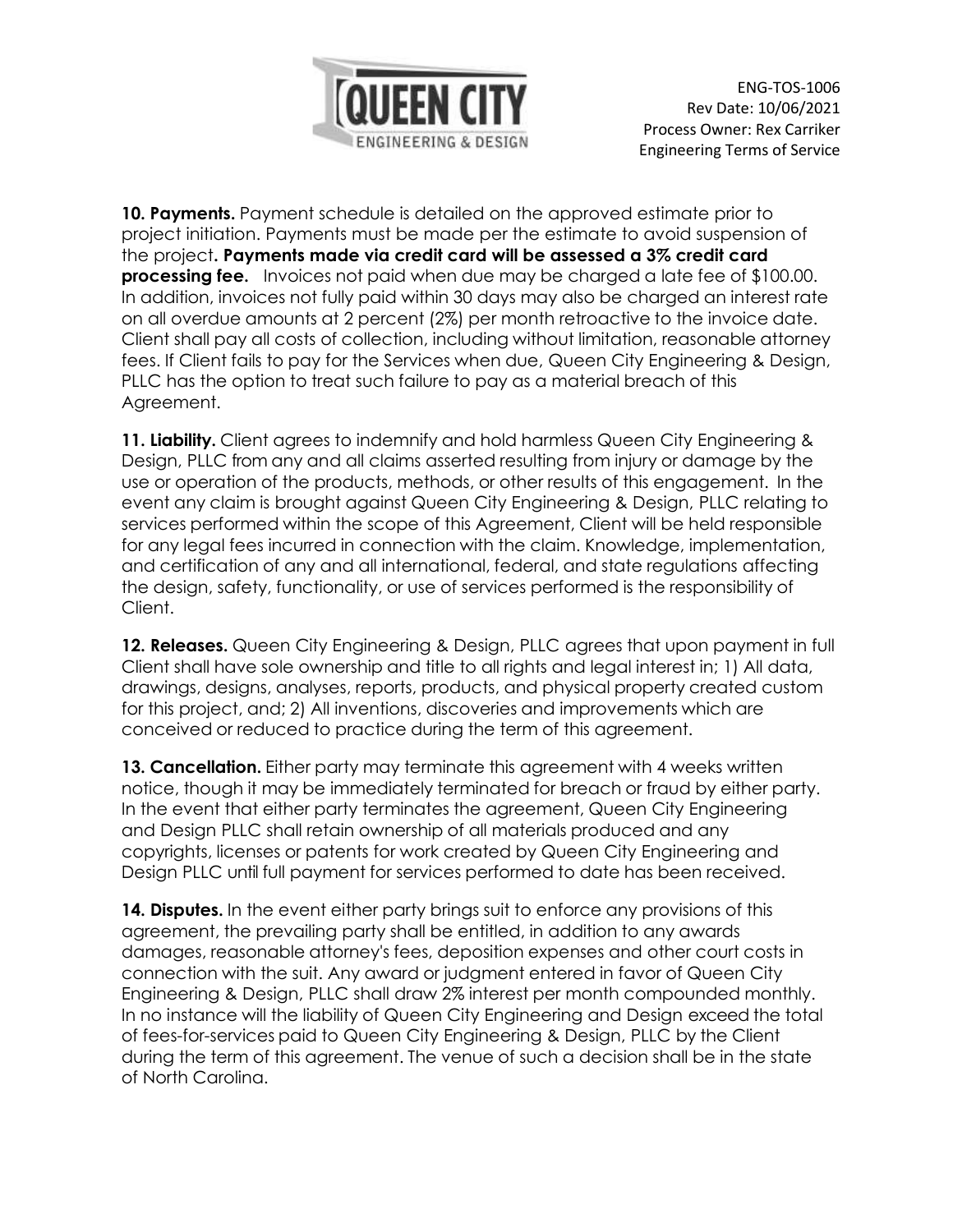

ENG-TOS-1006 Rev Date: 10/06/2021 Process Owner: Rex Carriker Engineering Terms of Service

15. **Remedies.** If a party defaults by failing to substantially perform any provision, term or condition of this Agreement, the other party may terminate the Agreement by providing written notice to the defaulting party. The party receiving such notice shall have 30 days from the effective date of such notice to cure the default(s). The failure to cure the default(s) within such time period shall result in the automatic termination of this Agreement.

**16. Force Majeure.** If any obligation under this Agreement is interfered with by causes beyond either party's reasonable control ("Force Majeure"), and if the party is unable to carry out its obligations and gives the other party prompt written notice of such event, then the obligations of the party invoking this provision shall be suspended to the extent necessary by such event. The term Force Majeure shall include, without limitation, acts of God, fire, explosion, vandalism, storm or other similar occurrence, orders or acts of military or civil authority, or by national emergencies, insurrections, riots, or wars, or strikes, lockouts, work stoppages, or other labor disputes, or supplier failures. The excused party shall use reasonable efforts under the circumstances to avoid or remove such causes of non-performance and shall proceed to perform with reasonable dispatch whenever such causes are removed or ceased.

**17. Default.** Any of the following shall constitute a material default under this Agreement:

a. The failure to make a required Payment when due. b. The insolvency or bankruptcy of either party. c. The subjection of any of either party's property to any creditor or government agency.

**18. Severability.** If any provision of this Agreement will be held to be invalid or unenforceable for any reason, the remaining provisions will continue to be valid and enforceable.

**19. Estimates.** Upon request, Queen City Engineering & Design, PLLC may provide a cost estimate for the benefit of the client's budget, however, due to the everchanging dynamics of the design and manufacturing process we do not provide services on a firm fixed price basis.

**20. Billing.** Actual labor hours worked shall include time required to compose and respond to emails, phone calls, meetings, research, assembly, testing, travel, and computer time. In addition, any purchases for parts and materials made through Queen City Engineering & Design, PLLC will be subject to a 20% markup.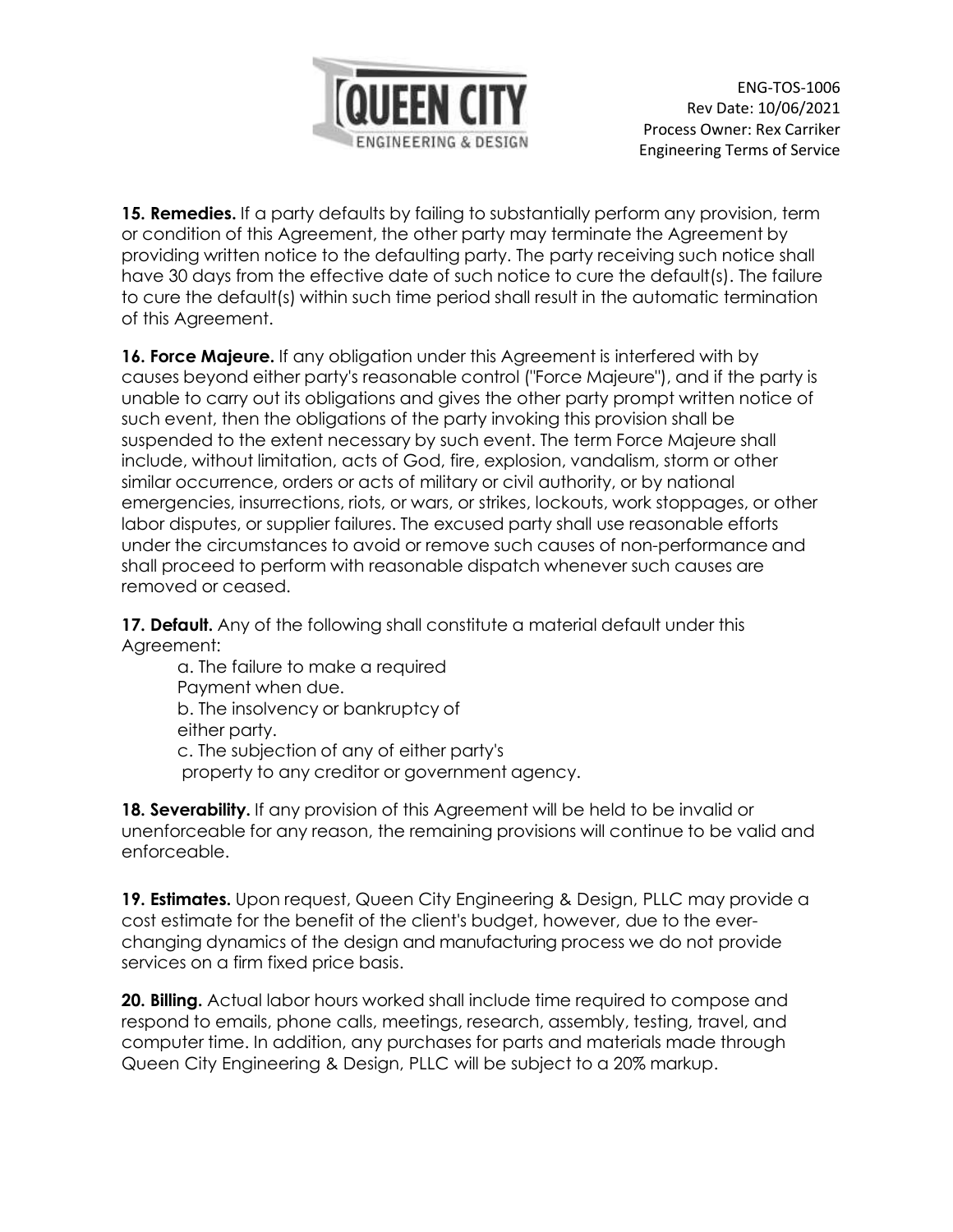

**21. Online Marketing of the Product.** Clients may be asked to allow Queen City Engineering & Design, PLLC to display their project [www.queencityeng.com](http://www.queencityeng.com/) or other advertising media. Queen City Engineering and Design, PLLC will not disclose or display any client product on Queen City Engineering & Design, PLLC's website or other advertising media without expressed written permission.

**22. Amendment.** This Agreement may be modified or amended in writing by mutual agreement between the parties

**23. Waiver of Right.** The failure of either party to enforce any provision of this Agreement shall not be construed as a waiver or limitation of that party's right to subsequently enforce and compel strict compliance with every provision of this Agreement.

**24. Warranty.** Queen City Engineering & Design, PLLC. represents and warrants that, to the best of its information and belief after reasonable inquiry, the designs, prototypes, and other work product that will be delivered by Queen City Engineering and Design, PLLC will be original (or duly licensed or acquired from a third party) creations of Queen City Engineering and Design, PLLC. No other warranty exists.

On a regular basis clients will be engaged by Queen City Engineering & Design, PLLC engineers and designers in order to keep Client engaged and involved in the overall decision-making processes. Therefore, and due to the dynamic and unpredictable nature of product development, Queen City Engineering & Design, PLLC does not warranty the quality or acceptability of the work product or any prototype or production model.

**25. Indemnify.** Each party agrees to defend, indemnify, and hold harmless the other party and its officers, directors, agents, affiliates, distributors, representatives, and employees from any and all third-party claims, demands, liabilities, costs and expenses, including reasonable attorney's fees, costs and expenses resulting from the indemnifying party's material breach of any duty, representation, or warranty under this Agreement.

**26. Governing Law.** The laws of the state of North Carolina shall govern the validity, performance, construction and effect of this agreement.